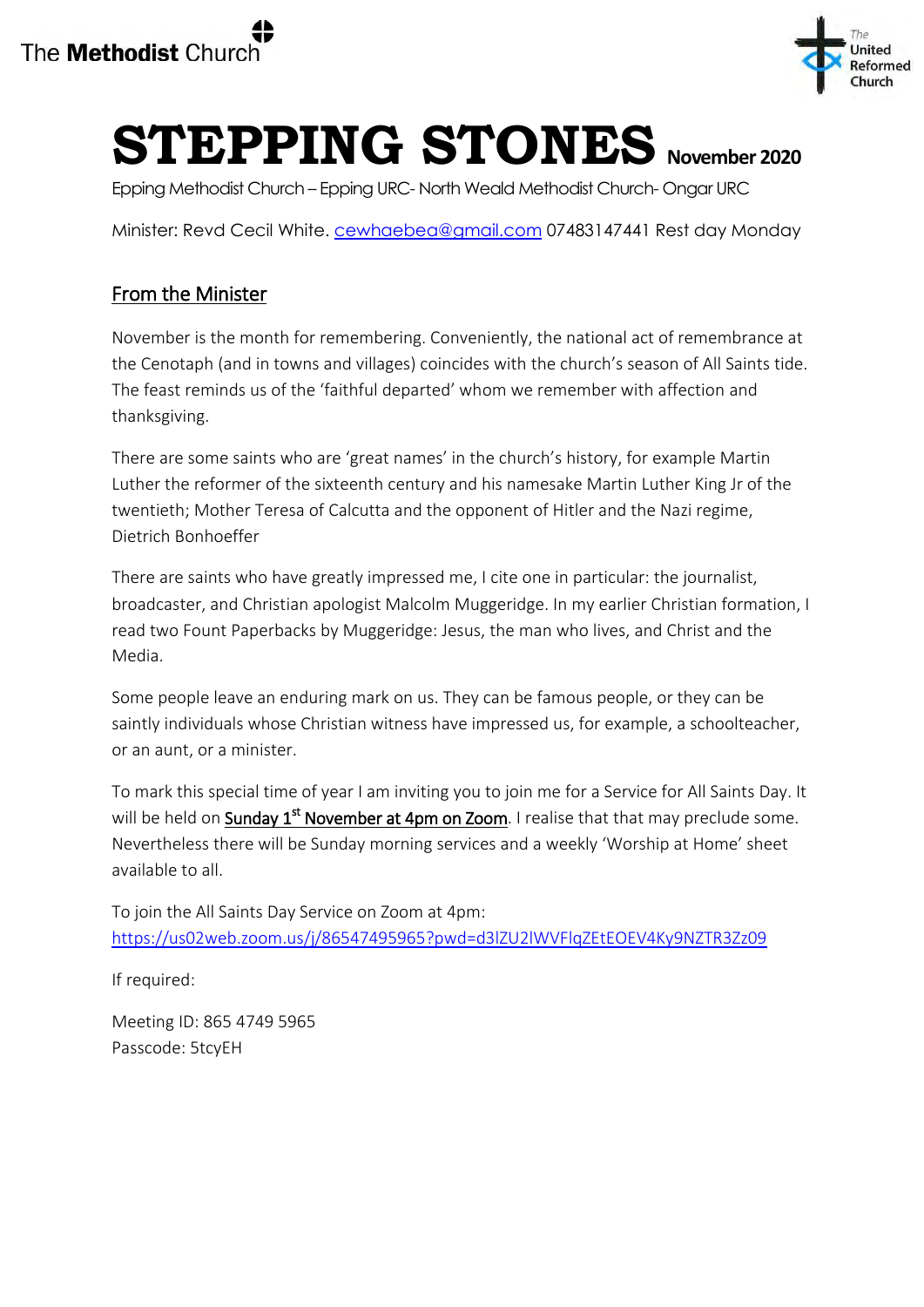## Ongar United Reformed Church

#### Leprosy Mission

There is still time to order cards and gifts from the Leprosy Mission. The church benefits from most orders from them with a commission of 20% and last year on two orders alone this amounted to over £40. Delivery is now running at about two weeks as they are getting busier. If you would like to see a catalogue please telephone me and I will deliver one to you for return with your order and payment (this year they ask for payment in advance).

For Remembrance Sunday this year the British Legion recognizes that most of its poppy sellers are in vulnerable groups due to age and have made available on their website [\(britishlegion.org.uk\)](http://britishlegion.org.uk/) a downloadable poppy for a donation as well as one for children to colour in. The idea is that, like the rainbows, people can put these in their windows. I hope to be able to print some off for people who do not have access to the website, which I will distribute with the Sunday service sheet.

Finally, I would like to share with you a poem from a Celtic Daily Prayer book by John Philip Newell, which I find very comforting in these days when we feel isolated and alone. God is in the face of all we meet and in our own face too. God made us in His image, but He is present in all His creation.

Whichever way we turn, O God, there is Your face in the light of the moon and patterns of stars, in sacred mountain rifts and ancient groves, in mighty seas and creatures of the deep.

Whichever way we turn, O God, there is Your face in the light of eyes we love, in the salt of tears we have tasted, in weathered countenances east and west, in the soft skin glow of the child everywhere.

Whichever way we turn, O God, there is Your face, there is Your face among us. Joan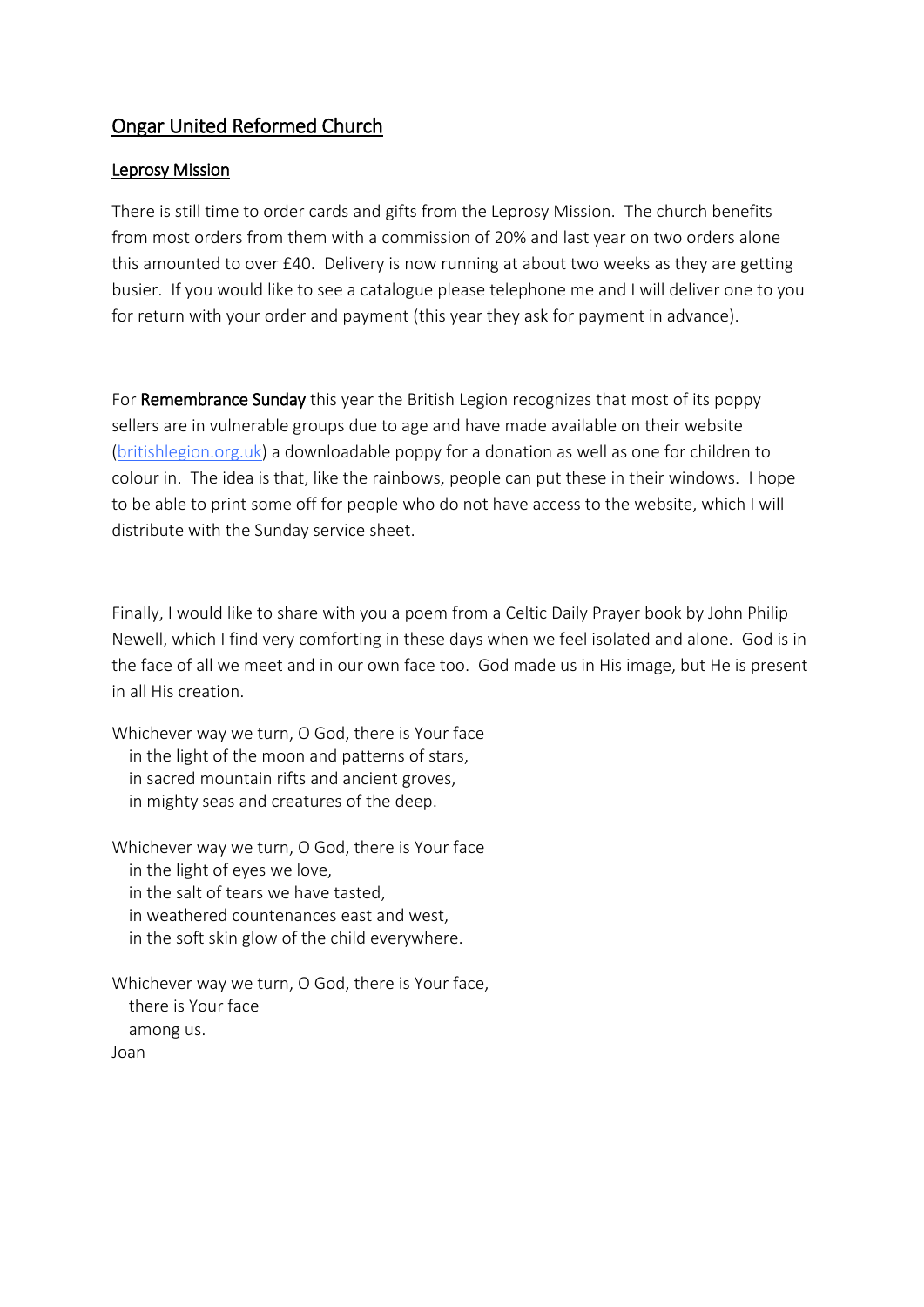#### Porch Pantry

Rev. Noelle Taylor has emailed to share her concern about hungry children living in the parish, especially at half term, in view of Covid restrictions. She proposes to have mouseproof boxes on the benches in the porch at St. Martin's so that anyone in need can help themselves. She suggests that the boxes are kept supplied with cereal, UHT milk, tins of savoury food such as baked beans with sausages/meatballs etc., instant potato and cereal bars. If you are able to donate any items to this please do so. It is not designed to take the place of the food bank in Harlow/Epping but a more immediate emergency response.

#### Cheryl's Diary Notes for October

Well I've had a mixture of activities & outings this month starting off with a walk to a local Church for Evensong. The children helped with action singing and we even had musical instruments to use along with the music.

I was invited to meet my daughter at a Retail Park to browse the carpet & furniture shops for ideas for her new home. It was fun to meet up and actually see so much & have so many choices. Sadly our browsing went on a little too long and we both received parking fines for £100! So, with Dentist & Optician appointments, it's been an extra expensive month.

My son was about to throw out a sweet little chest of drawers that I rescued just in time. Repainted grey & pretty patterned knobs bought on line it's now a smart piece of furniture & is most useful.

Continuing my make do and mend theme I tackled a complaint from 'him indoors' regarding the shortness of his pyjama bottoms. All went well with my needlework; although he was first bemused, then amused to find that the jacket now has short sleeves. Oh! I thought he wouldn't notice that.

I'm sad to learn that my neighbour & friend of more than 40 years is moving away to be near her family; but hopefully we shall remain penfriends.

One very pleasant outing has been with a dear friend, recently widowed, when we walked around the Bobbingworth Reserve, that her husband worked so hard to get transformed from original landfill use. We both enjoyed the peaceful time together & sat and meditated on the colourful view of the autumn trees. I've found it very difficult to know how to support this friend in her grief under current rules. Walking and talking seems to be the best option at the moment.

Enjoy whatever time you have with your families & friends in whatever form you can. Take care and keeping smiling, it's good for you. Love Chery.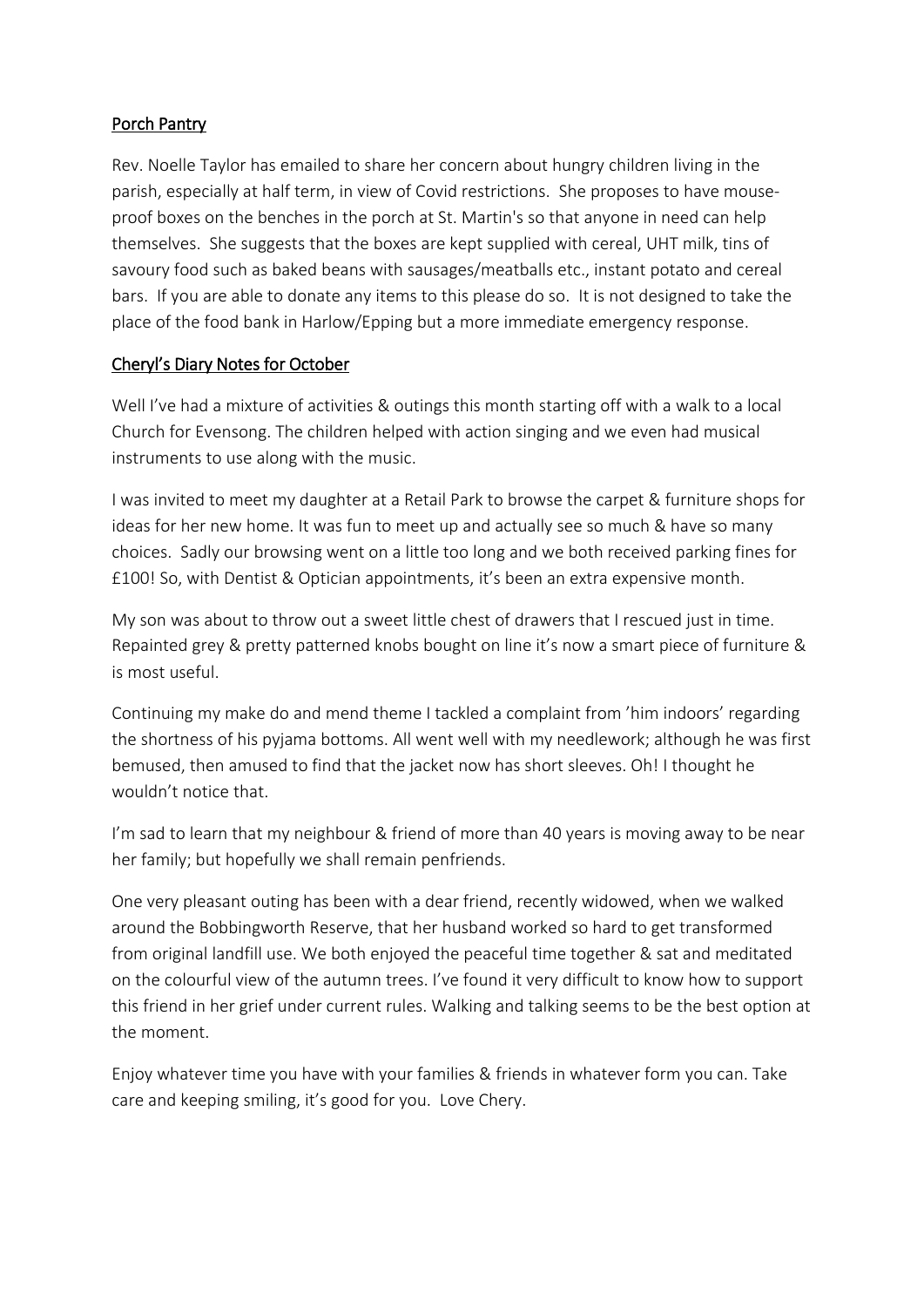#### Thoughts from Pam

Just like to thank everyone for my birthday wishes and cards. It was a significant birthday as I can now have a bus pass! Bit of a shame I won't be going on a bus for a while!

We took advantage of one of the sunny days during the "birthday week" to re-visit Anglesey Abbey. We have been there several times over the last six months and this time we enjoyed the autumn flowers.

The dahlia garden was still doing very well. We saw swans with their cygnets on the river leading to the Mill. They were getting quite big but still keeping close to mum. When walking through the wooded area we came across an amazing display of cyclamen, I found this quite breathtaking. (It had the Wow! factor). We are now looking forward to going back later in the year to see what the winter gardens look like.

The puppy has now arrived and her name is "Hettie" She has been to play in our garden a couple of times which has been good fun for us. She dashes around exploring, wears herself out, then falls asleep on someone's feet! More tales from Hettie next month when we start looking after her during the week.

> Autumn "Come little leaves," said the wind one day. Come down to the meadows And we shall play. Put on your dresses Of red and gold, For summer is past And the days grow cold,

 Dancing and leaping The leaves went along, Until winter called them To end their sweet song, Soon fast asleep In their earthy beds The snow lay a cover Over their heads.

Pam

Happy birthday to those of you who will have a birthday in November.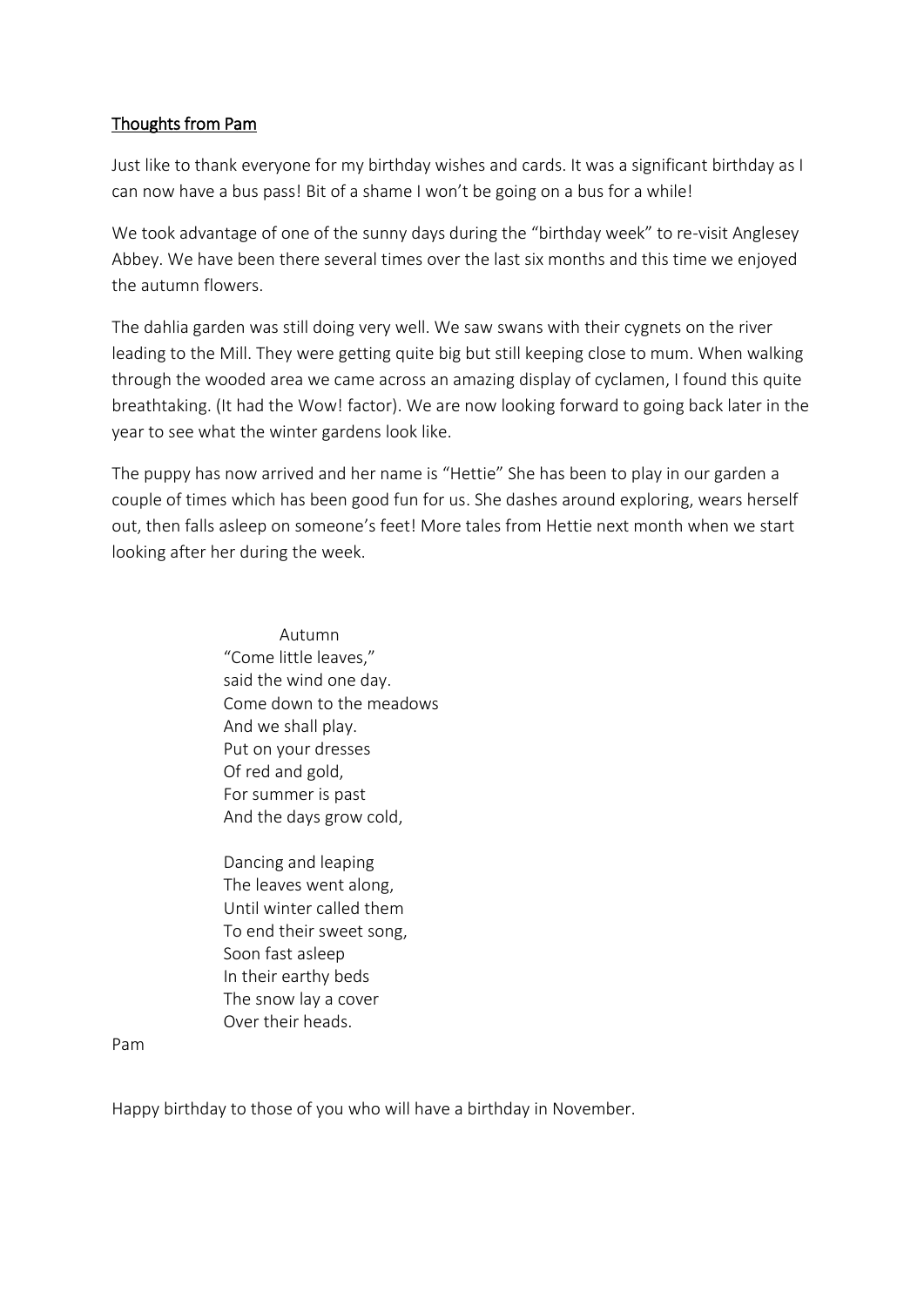## Epping United Reformed Church

Although it was only for a few weeks, it was nice to be able to worship in our building once again for those of us who were able to. During these services the junior church created lovely collages on giving thanks to Lord and Psalm 96 'sing to the Lord and new song' which can be seen on our facebook page.

A Christingle service is planned for the  $13<sup>th</sup>$  December and a Nativity service on the 20<sup>th</sup> December. Services on Christmas Day and the 27<sup>th</sup> December are to be confirmed.

 Ahead of Advent we will be providing all- age 'Advent boxes' which will include activities and devotional items for the whole period of Advent through to Christmas and Epiphany to stimulate development in the Christian faith, look out for them at the end of this month. All of the families at toddler group will also be receiving a box.

A number of us enjoyed taking part in the first ever Eastern Synod quiz night on Zoom. We had two teams taking part and they finished last and second from last! Some revision needed for next time! The winners who earned a small prize were a team from Norwich. Thanks to Lindsey for organising this fun evening.

## Churches Together in Epping and District

Bright and Light Party: The annual outreach event on Halloween has not gone ahead this year, but party bags for the children were given out instead.

Market Outreach: would you be willing to spend 2 hours a month, on a Monday, at a CTED market stall, to be a listening ear? Training available. Talk to Lindsey or your CTED rep if you are interested.

Remembrance Sunday: A service for wreath layers only at the war memorial, 2:15pm followed by a service at St John's Church at 3pm which will be invitation only with all churches to be represented. The service will be live streamed on the St John's Facebook page [-click here for link.](https://www.facebook.com/eppingchurchUK/?ref=py_c)

Regular Events: It is hoped that annual events such as the Week of Christian unity, World day of prayer and Walk of witness will go ahead in some capacity either online and/or with a reduced format. More information on these closer to the time.

Eco-Church: Both Epping URC and All Saints Epping Upland have achieved Bronze awards. It is now planned to establish a network among CTED to foster green issues.

Facebook: A reminder that CTED has a Facebook page with the latest news and events-click [here for link.](https://www.facebook.com/Churches-Together-in-Epping-and-District-1756379178009744/)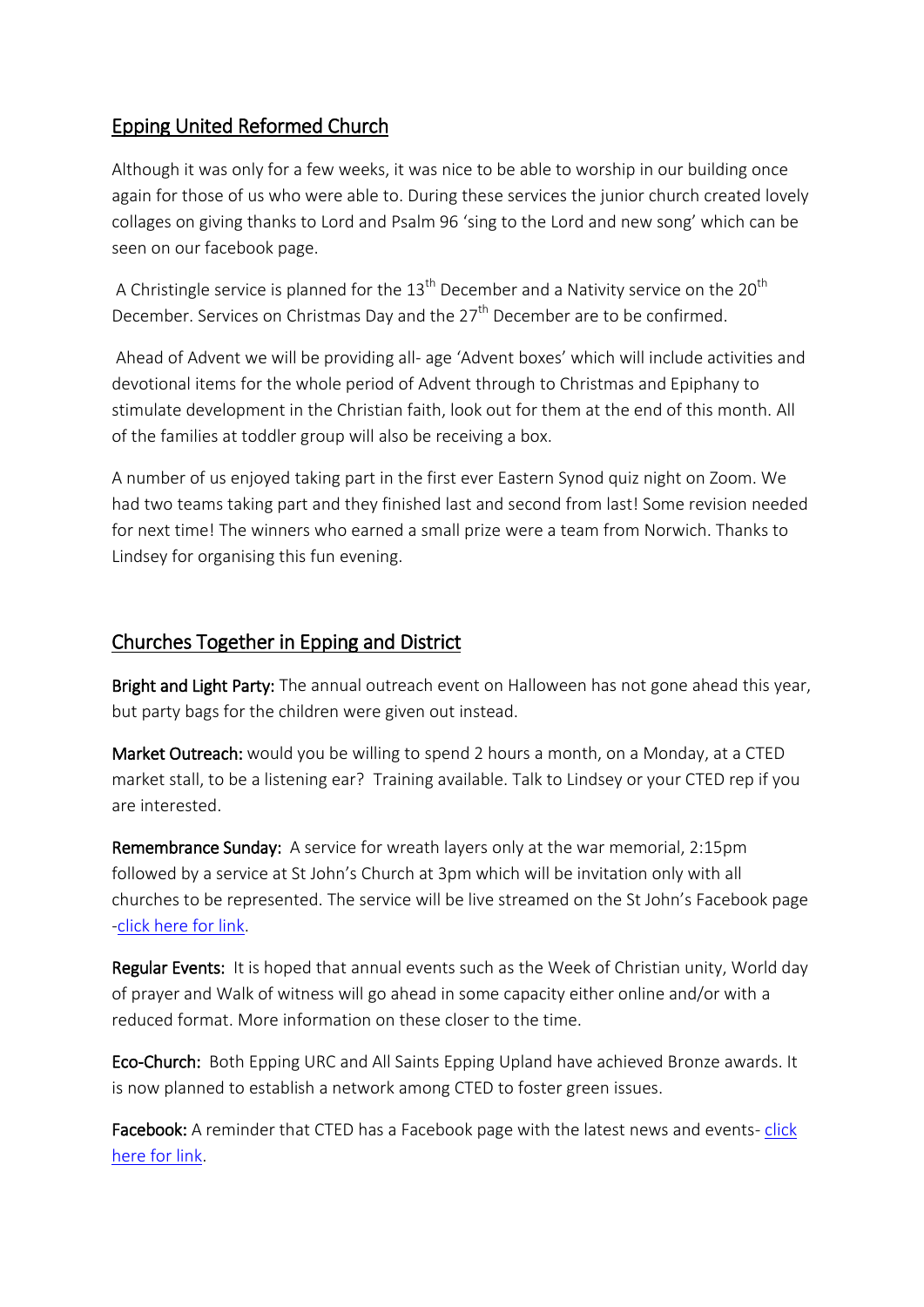# HAEBEA

Black Christian History and the Origins of Racism Monday  $2^{nd}$  November @ 7:30 pm on Zoom

The considerable contribution that black people have made to the church and to the world in general will be traced in this zoom presentation by Rosemary Mutopo, student minister at St Andrew's Methodist Church, Harlow. The presentation also explores some of the painful origins of racism. Originally written and compiled by a friend of Rev Blair Kirkby's in Canada, this presentation is well worth your time, whatever your ethnicity.

For Zoom details please email: [haebeaoffice@gmail.com](mailto:haebeaoffice@gmail.com)

## URC Eastern Synod

The synod moderator, Rev Paul Whittle who has served in the role since 2008 is to move at the end of the year to the National Synod of Scotland to serve as moderator for a 3 year term which will take him to retirement. [Read more on his move here.](https://urc.org.uk/latest-news/3599-urc-moderator-paul-whittle-returning-to-scotland.html)

## Legacies of Slavery

The URC's Global and Intercultural Ministries team has created a dedicated webpage inviting people to explore the legacies of slavery. Launched in October (Black History Month), the site offers a bank of material to resource continued reflection and conversation, including recommended books and films, poetry, songs, bible studies and worship. [Click here for link.](https://urc.org.uk/our-work/legacies-of-slavery.html)

# Reset the Debt

The 'Jubilee' campaign by the Joint Public Issue team was launched in October to help those who have fallen into debt as a result of Coronavirus. Visit the website <https://resetthedebt.uk/>for information & stories on why this campaign is needed, how we can take action, prayers and other resources.

### Nuclear Weapons Treaty

In October an international UN treaty banning nuclear weapons was ratified, which is a significant achievement that nudges the world closer to peace. This means the treaty, which bans the production, use and stockpiling of nuclear weapons will come into force at the start of 2021 for those who have signed it. Read more about the campaign, what it means in practical terms and what we can do about it from JPIT here:

[http://www.jointpublicissues.org.uk/decades-in-the-making-nuclear-weapons-banned-by](http://www.jointpublicissues.org.uk/decades-in-the-making-nuclear-weapons-banned-by-comprehensive-un-treaty/)[comprehensive-un-treaty/](http://www.jointpublicissues.org.uk/decades-in-the-making-nuclear-weapons-banned-by-comprehensive-un-treaty/)